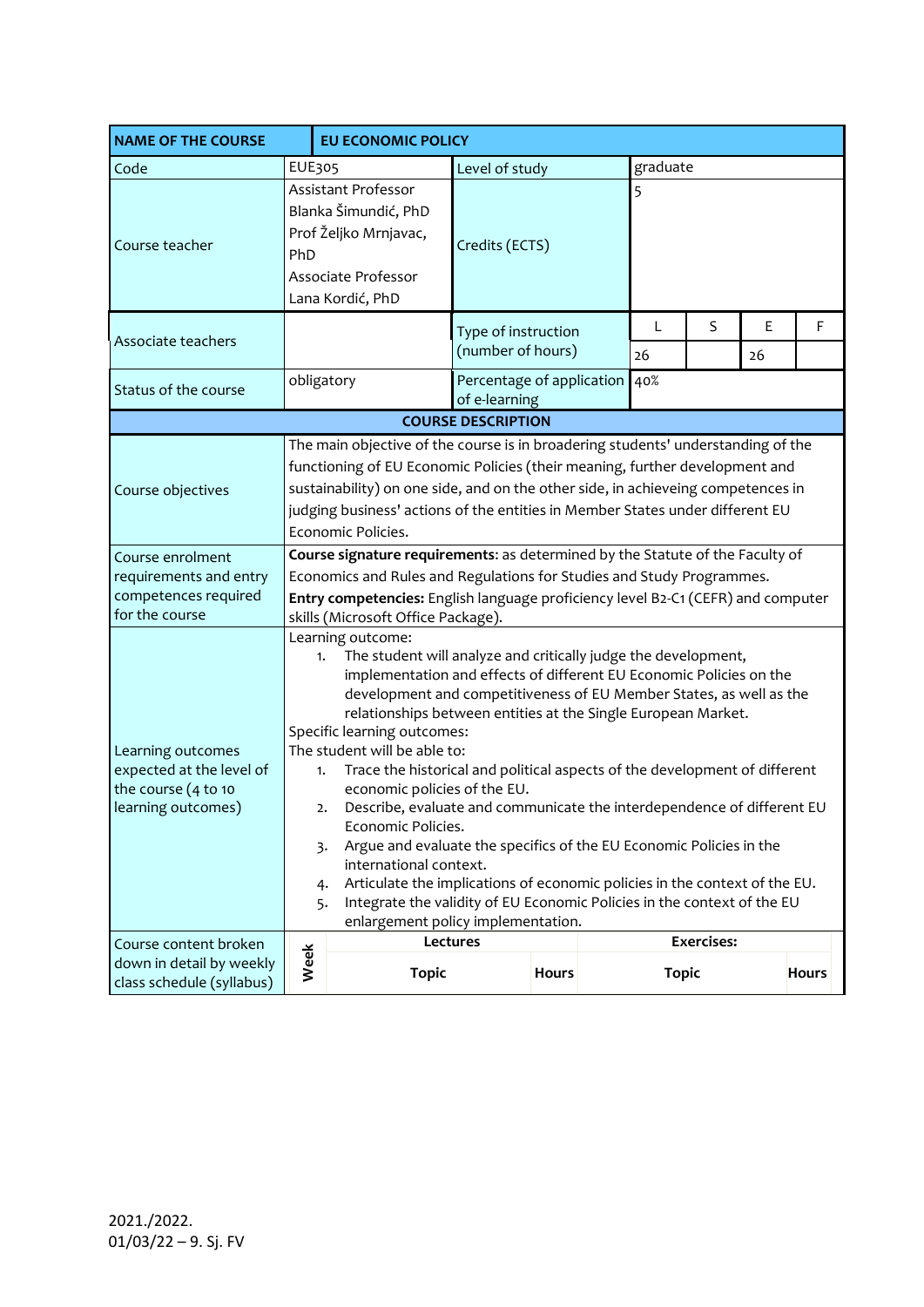| $\mathbf{1}$   | Competition policy                       |                |                                                                                                                |                |
|----------------|------------------------------------------|----------------|----------------------------------------------------------------------------------------------------------------|----------------|
|                |                                          | $\overline{2}$ | Presentation of students'<br>papers and discussion on a<br>given topic (in class and/or<br>by forum on moodle) | $\mathbf{2}$   |
| $\overline{2}$ | Industrial and<br>competitiveness policy | $\overline{2}$ | Presentation of students'<br>papers and discussion on a<br>given topic(in class and/or by<br>forum on moodle)  | $\overline{2}$ |
| $\overline{3}$ | Tax harmonization                        | $\overline{2}$ | Presentation of students'<br>papers and discussion on a<br>given topic(in class and/or by<br>forum on moodle)  | $\overline{2}$ |
| $\overline{4}$ | Transport policy                         | $\overline{2}$ | Presentation of students'<br>papers and discussion on a<br>given topic(in class and/or by<br>forum on moodle)  | $\overline{2}$ |
| 5              | Energy policy                            | $\overline{2}$ | Presentation of students'<br>papers and discussion on a<br>given topic                                         | $\overline{2}$ |
| 6              | Environmental policy                     | $\overline{2}$ | Presentation of students'<br>papers and discussion on a<br>given topic                                         | $\overline{2}$ |
| 7              | EU general budget                        | 2              | Presentation of students'<br>papers and discussion on a<br>given topic                                         | $\overline{z}$ |
| 8              | Common Agricultural Policy               | $\overline{2}$ | Presentation of students'<br>papers and discussion on a<br>given topic                                         | $\overline{2}$ |
| 9              | Common Fisheries Policy                  | $\overline{2}$ | Presentation of students'<br>papers and discussion on a<br>given topic                                         | $\overline{2}$ |
| 10             | Regional policy                          | $\overline{2}$ | Presentation of students'<br>papers and discussion on a<br>given topic                                         | $\overline{2}$ |
| 11             | Social policies                          | $\overline{2}$ | Presentation of students'<br>papers and discussion on a<br>given topic                                         | $\overline{2}$ |
| 12             | External trade policy                    | $\overline{2}$ | Presentation of students'<br>papers and discussion on a<br>given topic                                         | $\overline{2}$ |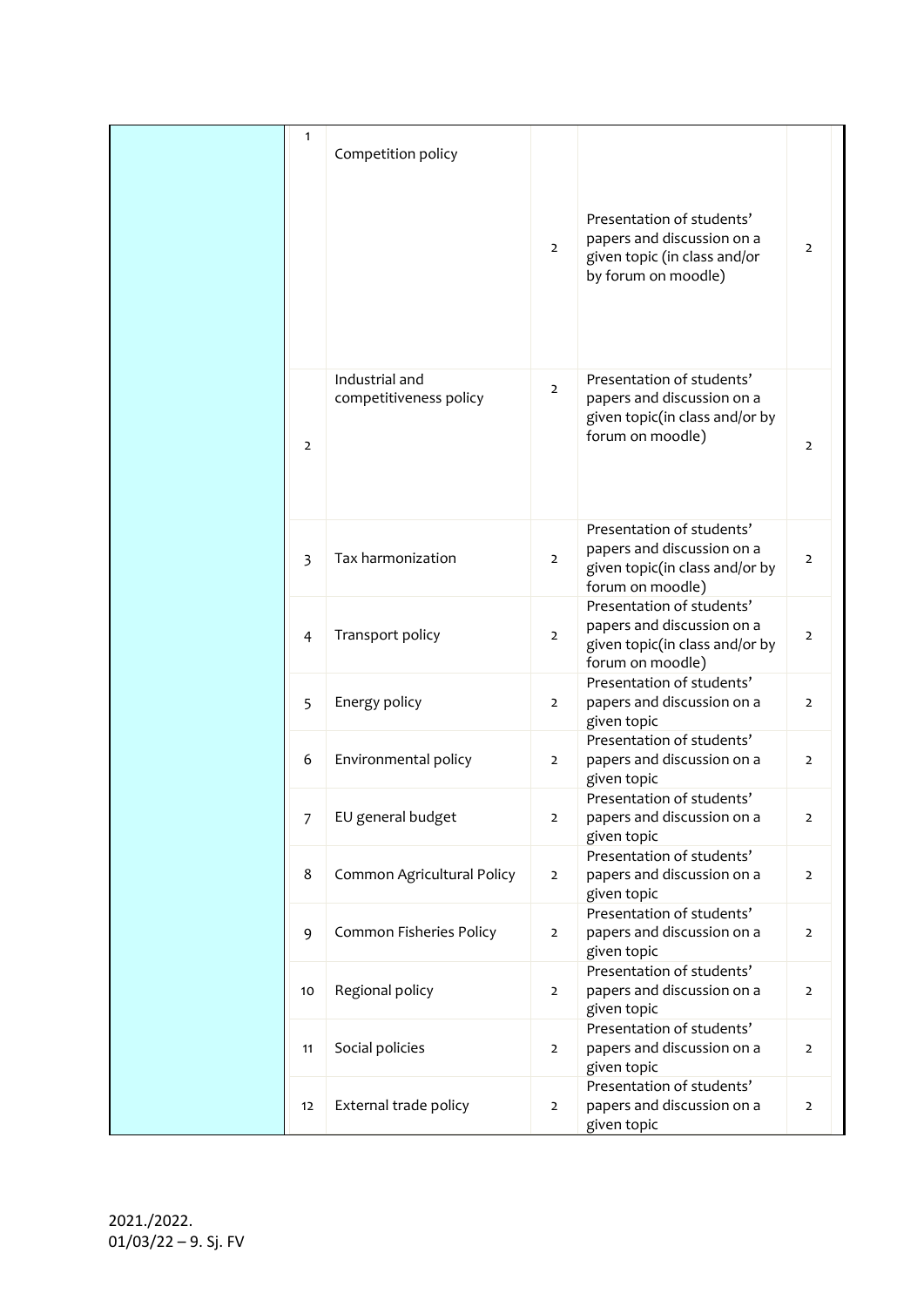|                                                                                                                                                          | 13                                                                                                                                                                                                                                                                                                                                                                                                                                                                                                                                                                                                                                                                                                                                                                                                                                                                                                                                                                                                                                                                                                                                                                                                                                                                                                                                         | Enlargement policy |                                                                                                                | $\overline{2}$ | Presentation of students'<br>papers and discussion on a<br>given topic |                    |             | $\overline{2}$ |
|----------------------------------------------------------------------------------------------------------------------------------------------------------|--------------------------------------------------------------------------------------------------------------------------------------------------------------------------------------------------------------------------------------------------------------------------------------------------------------------------------------------------------------------------------------------------------------------------------------------------------------------------------------------------------------------------------------------------------------------------------------------------------------------------------------------------------------------------------------------------------------------------------------------------------------------------------------------------------------------------------------------------------------------------------------------------------------------------------------------------------------------------------------------------------------------------------------------------------------------------------------------------------------------------------------------------------------------------------------------------------------------------------------------------------------------------------------------------------------------------------------------|--------------------|----------------------------------------------------------------------------------------------------------------|----------------|------------------------------------------------------------------------|--------------------|-------------|----------------|
| Format of instruction                                                                                                                                    | X lectures<br>X seminars and workshops<br>$\Box$ exercises<br>$\Box$ on line in entirety<br>X partial e-learning<br>$\Box$ field work                                                                                                                                                                                                                                                                                                                                                                                                                                                                                                                                                                                                                                                                                                                                                                                                                                                                                                                                                                                                                                                                                                                                                                                                      |                    | X independent assignments<br>$\Box$ multimedia<br>$\Box$ laboratory<br>$\Box$ work with mentor<br>(other)<br>ப |                |                                                                        |                    |             |                |
| Student responsibilities                                                                                                                                 | Students are required to fulfill the individual assignments (the analysis of EU<br>economic policy topics in form of report (1) and power point presentations). During<br>the semester, the activities are recorded: the students present their analysis of<br>chosen and given topics/case studies. The evaluation of student's activity is through<br>the grading scale of seminar works and discussion (in class and on moodle<br>forum). The requirements for a signature are: a minimum of 70% attendance of the<br>total number of the lecturing hours, positively evaluated research report on an<br>assigned topic, presentation of analysed topic and online quiz attendance                                                                                                                                                                                                                                                                                                                                                                                                                                                                                                                                                                                                                                                      |                    |                                                                                                                |                |                                                                        |                    |             |                |
| Screening student work                                                                                                                                   | Class<br>attendanc<br>e                                                                                                                                                                                                                                                                                                                                                                                                                                                                                                                                                                                                                                                                                                                                                                                                                                                                                                                                                                                                                                                                                                                                                                                                                                                                                                                    | 1                  | Research                                                                                                       | 1              |                                                                        | Practical training |             |                |
| (name the proportion of<br>ECTS credits for each<br>activity so that the total<br>number of ECTS credits is<br>equal to the ECTS value of<br>the course) | Experimen<br>tal work                                                                                                                                                                                                                                                                                                                                                                                                                                                                                                                                                                                                                                                                                                                                                                                                                                                                                                                                                                                                                                                                                                                                                                                                                                                                                                                      |                    | Report                                                                                                         |                |                                                                        | (Other)            |             |                |
|                                                                                                                                                          | Essay                                                                                                                                                                                                                                                                                                                                                                                                                                                                                                                                                                                                                                                                                                                                                                                                                                                                                                                                                                                                                                                                                                                                                                                                                                                                                                                                      |                    | Seminar<br>essay                                                                                               | 1              |                                                                        | (Other)            |             |                |
|                                                                                                                                                          | Tests                                                                                                                                                                                                                                                                                                                                                                                                                                                                                                                                                                                                                                                                                                                                                                                                                                                                                                                                                                                                                                                                                                                                                                                                                                                                                                                                      | 2                  | Oral exam                                                                                                      | $\mathbf{1}$   |                                                                        | (Other)            |             |                |
|                                                                                                                                                          | Written<br>exam                                                                                                                                                                                                                                                                                                                                                                                                                                                                                                                                                                                                                                                                                                                                                                                                                                                                                                                                                                                                                                                                                                                                                                                                                                                                                                                            | 1                  | Project                                                                                                        |                |                                                                        | (Other)            |             |                |
| Grading and evaluating<br>student work in class and<br>at the final exam                                                                                 | During the semester students write two mid-term exams (8th and 15th week in<br>٠<br>semester) and individualy present assignments on a given topic.<br>The 50% of an exam has to be given correctly to achieve positive grade.<br>The final grade for students who have passed through two mid-term exams is<br>formed as follows: ratio for the achieved score in each mid-term exams is 30%,<br>the ratio for achieved score for written and presented seminar paper is 20% and<br>20% for additional activity (forum discussions or additional topics analysis and<br>presentation) i.e.: exam one scores (max 100) * 0.30 + exam two scores (max 100)<br>*0.30 + seminar assignment scores (max 100)* 0.20 + additional activity (max 100)<br>$*$ 0.20 = final score (max 100).<br>• The exam consists of written and oral form (ratio 50:50). Positively evaluated<br>written exam is a prerequisite for the oral exam. Final exam dates are defined in<br>the calendar of exams.<br>The final grade for students who take the final exam is formed as follows : written<br>$exam*$ 0.30 + oral exam $*$ 0.30 + paper $*$ 0.20 + additional activity $*$ 0.20 = final score<br>(max 100).<br>The final exam is not compulsory if the two midterm exams are passed and if the<br>positive grade of the seminar work has been achieved. |                    |                                                                                                                |                |                                                                        |                    |             |                |
| Required literature<br>(available in the library<br>and via other media)                                                                                 | <b>Title</b>                                                                                                                                                                                                                                                                                                                                                                                                                                                                                                                                                                                                                                                                                                                                                                                                                                                                                                                                                                                                                                                                                                                                                                                                                                                                                                                               |                    |                                                                                                                |                | Number of<br>copies in the<br>library                                  | Availability via   | other media |                |